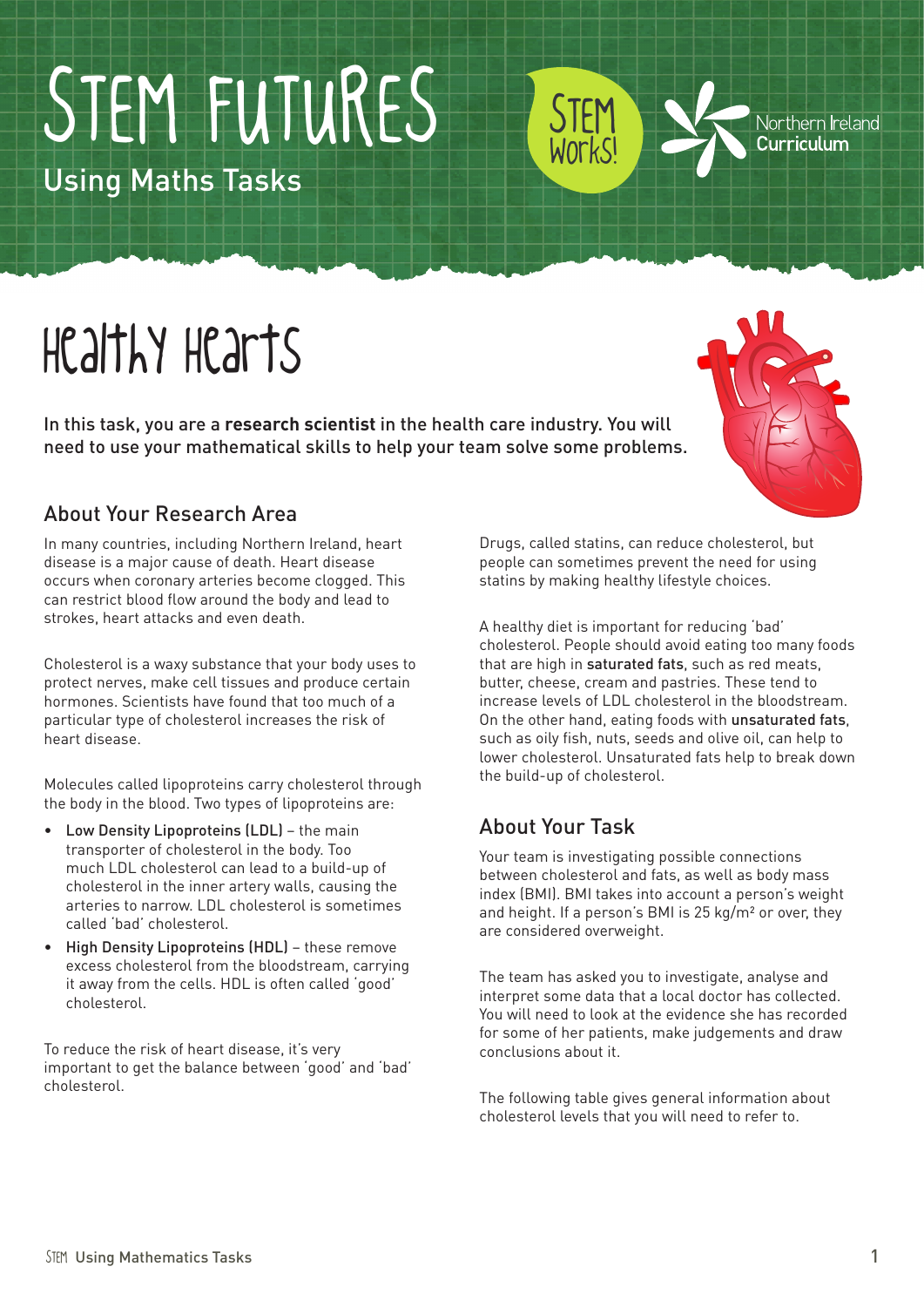Table 1: Cholesterol Limits within the Bloodstream

| <b>LDL Cholesterol</b>   | $LDL < 2.5$ mmol/l*           | Optimal           |  |
|--------------------------|-------------------------------|-------------------|--|
|                          | $2.5 \leq LDL < 3.3$ mmol/l   | Near optimal      |  |
|                          | $3.3 \leq LDL < 4.0$ mmol/l   | <b>Borderline</b> |  |
|                          | $4.0 \leq LDL < 4.85$ mmol/l  | High              |  |
|                          | $LDL \ge 4.85$ mmol/l         | Very high         |  |
| <b>HDL Cholesterol</b>   | HDL < 1.01 mmol/l             | Low               |  |
|                          | $1.01 \leq HDL < 1.54$ mmol/l | <b>Borderline</b> |  |
|                          | $HDL \geq 1.54$ mmol/l        | Desirable         |  |
| <b>Total Cholesterol</b> | $T < 5.1$ mmol/l              | Desirable         |  |
|                          | $5.1 \le T \le 6.1$ mmol/l    | <b>Borderline</b> |  |
|                          | $T \ge 6.1$ mmol/l            | High              |  |

\* Cholesterol is measured in millimoles per litre of blood, a unit written as mmol/l.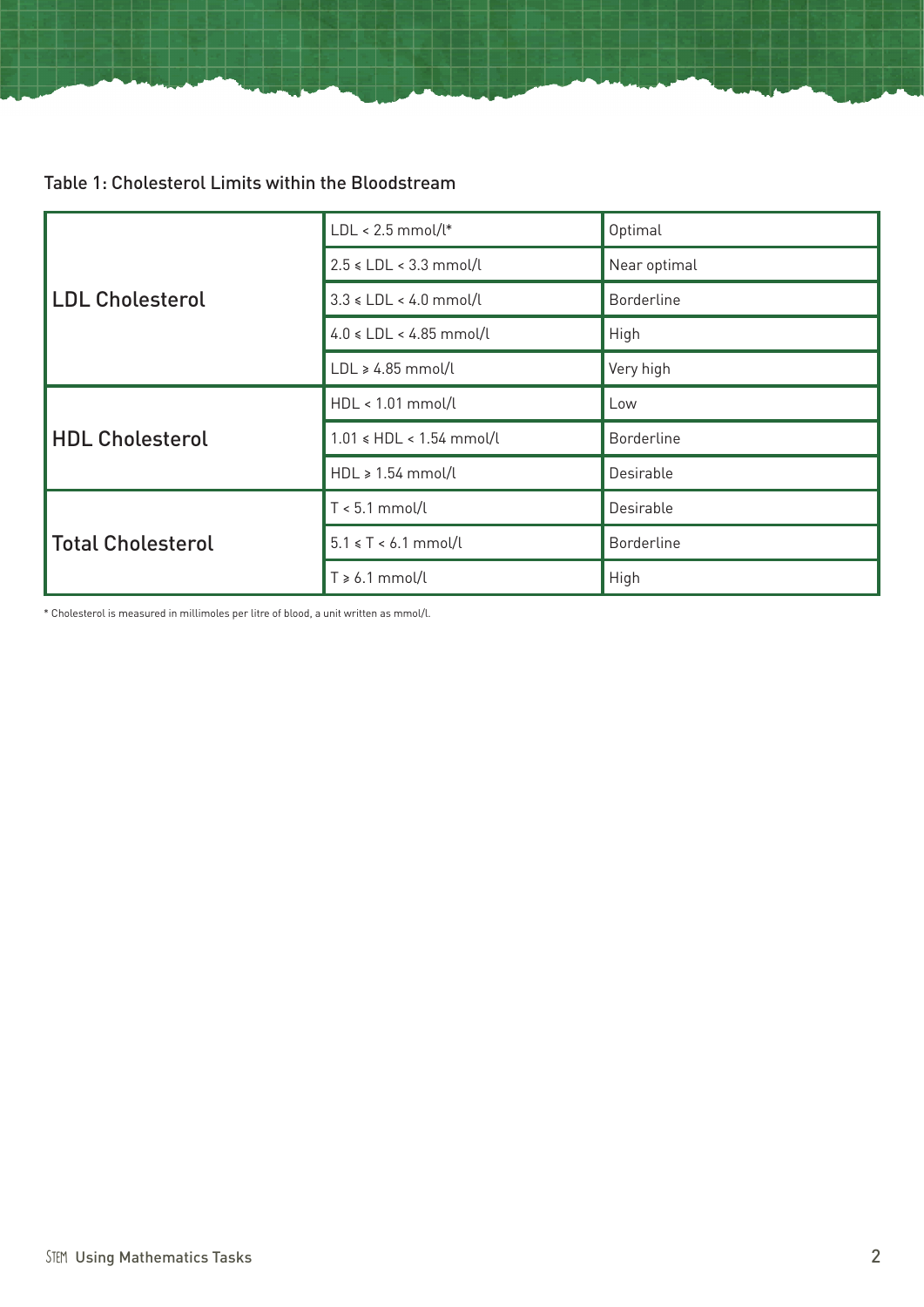### Activity

The doctor recorded the levels of LDL and HDL cholesterol of 20 of her patients.

The same 20 patients noted how many grams of saturated and unsaturated fats they ate each day for one month.

From these values, one of your colleagues has calculated the mean average for each patient. This gives you an estimate of the amount of fat each patient eats every day.

Finally, the doctor measured and recorded the patients' BMI. Table 2 shows the results.

#### Table 2: Patients' Results

| Patient        | LDL Cholesterol<br>(mmol/l) | <b>HDL Cholesterol</b><br>(mmol/l) | <b>Saturated Fats</b><br>(g) | <b>Unsaturated</b><br>Fats (g) | <b>BMI</b><br>(kg/m <sup>2</sup> ) |
|----------------|-----------------------------|------------------------------------|------------------------------|--------------------------------|------------------------------------|
| 1              | 7.1                         | 0.6                                | 52                           | 18                             | 29.4                               |
| $\overline{2}$ | 3.7                         | 1.5                                | 34                           | 26                             | 24.2                               |
| 3              | 4.9                         | 2.2                                | 47                           | 23                             | 25.7                               |
| 4              | 2.6                         | 1.6                                | 31                           | 53                             | 32.5                               |
| 5              | 5.1                         | 0.9                                | 15                           | 20                             | 17.9                               |
| 6              | 2.4                         | 1.8                                | 22                           | 42                             | 22.8                               |
| $\overline{7}$ | 3.9                         | 1.4                                | 29                           | 29                             | 21                                 |
| 8              | 2.3                         | 2.2                                | 54                           | 54                             | 24.6                               |
| 9              | 2.8                         | 1.5                                | 33                           | 34                             | 23                                 |
| 10             | 4.4                         | 1.1                                | 29                           | 33                             | 23.1                               |
| 11             | 1.8                         | 2.6                                | 28                           | 60                             | 24.9                               |
| 12             | 4.8                         | 0.8                                | 37                           | 12                             | 19.2                               |
| 13             | 2.6                         | 0.6                                | 21                           | 23                             | 20.5                               |
| 14             | 6.3                         | 0.4                                | 58                           | $10\,$                         | 26.9                               |
| 15             | $\overline{2}$              | 2.2                                | 19                           | 47                             | 22.4                               |
| 16             | 3.4                         | 1.9                                | 25                           | 51                             | 23                                 |
| 17             | 3.8                         | 1.3                                | 23                           | 33                             | 18.7                               |
| 18             | 4.2                         | $\mathbf{1}$                       | 34                           | 58                             | 28.3                               |
| 19             | 4.5                         | 1.4                                | 51                           | 42                             | 27.5                               |
| 20             | 3.1                         | 1.3                                | 36                           | 27                             | 24.2                               |

Now, you need to investigate whether there appear to be connections between cholesterol levels, fats and BMI for these patients. You will need to refer to Tables 1 and 2.

For questions 1 to 4, consider the following:

- What connection do you think there will be?
- If you find a connection, how strong is it?
- Are there any unexpected results? If so, what would that suggest?
- • What conclusions can you gather from your test?